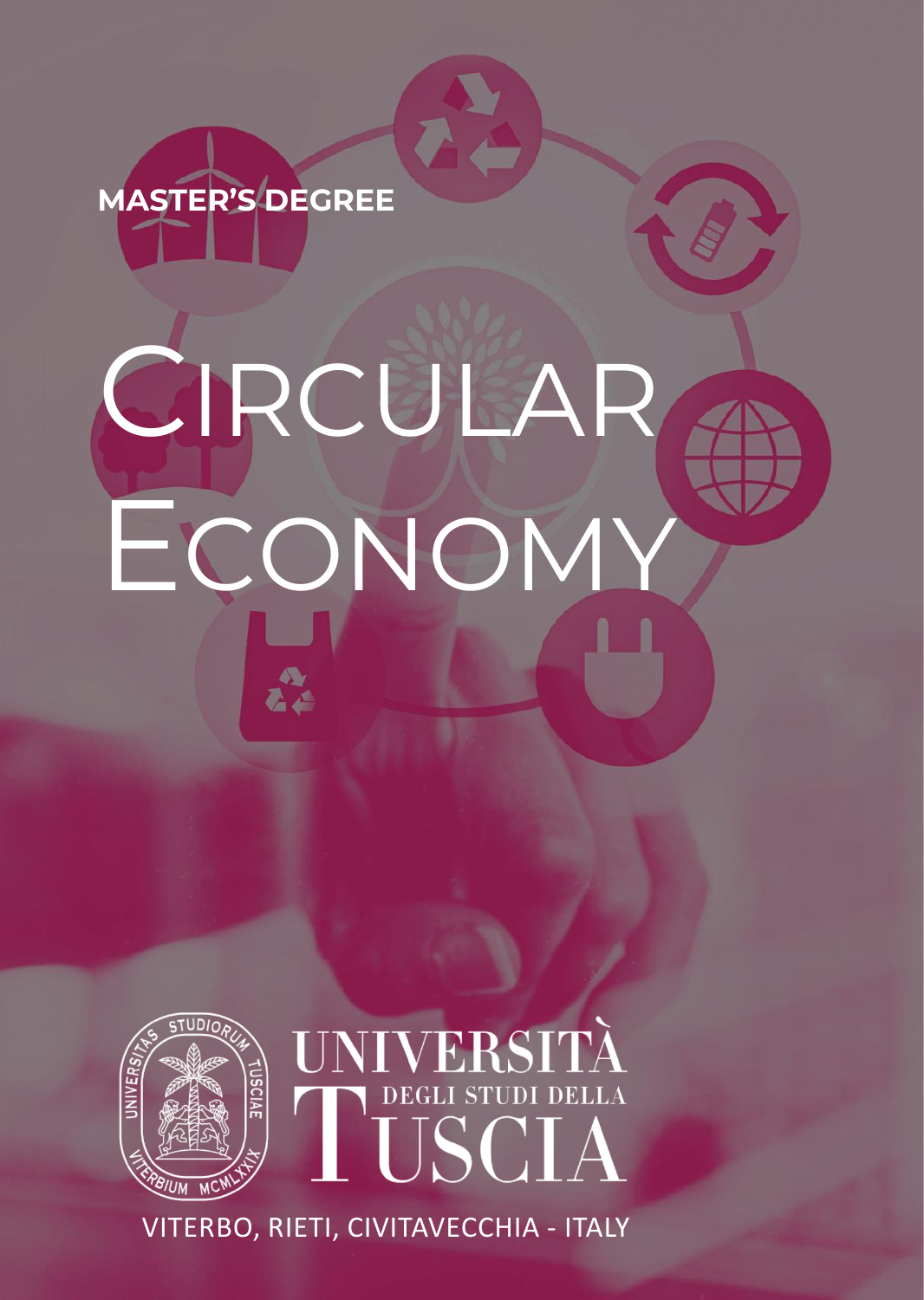# CIRCUI AR FCONOMY

Circular Economy master's degree Programme touches on specific aspects of Circular Economy aiming to provide students with a series of **innovative tools** to operate in a context of economic and environmental **sustainability**. Timely and challenging themes on the enhancement of selfsustainability, natural resources, use of secondary and critical raw materials, sustainable management of the value chain as well as the activation of industrial symbiosis will be explored in a cross-sectoral dimension.

Students will be surrounded in a **multidisciplinary environment**, learning the best practices, choices thought for the sustainability strategies and will interact with the most experienced and talented organizations in facing environmental challenges and building the circularity. Equipping the student to operate consciously in different areas, often heterogeneous among them, integrating technological innovation, new skills in activities of productive reconversion and sustainable development.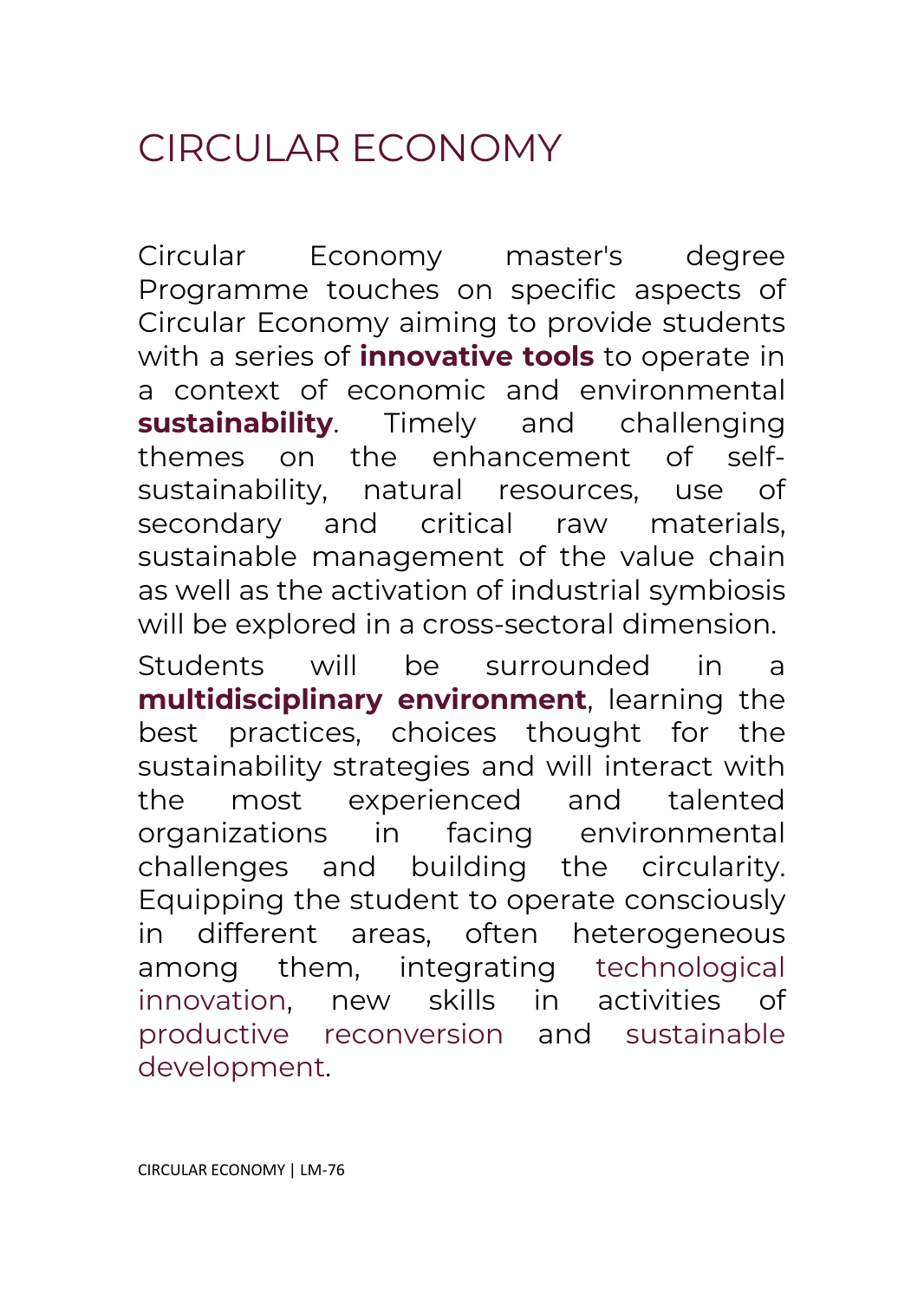# SYLLABUS

The course is designed with a common path the 1st year (60 ECTS), oriented to the learning of themes, methods, and tools often used in a circular approach to the economy. At the 2nd year, the course offers **two alternative paths** and each student can opt for one of them



# **GREEN CURRICULUM**

# **BLUE CURRICULUM**

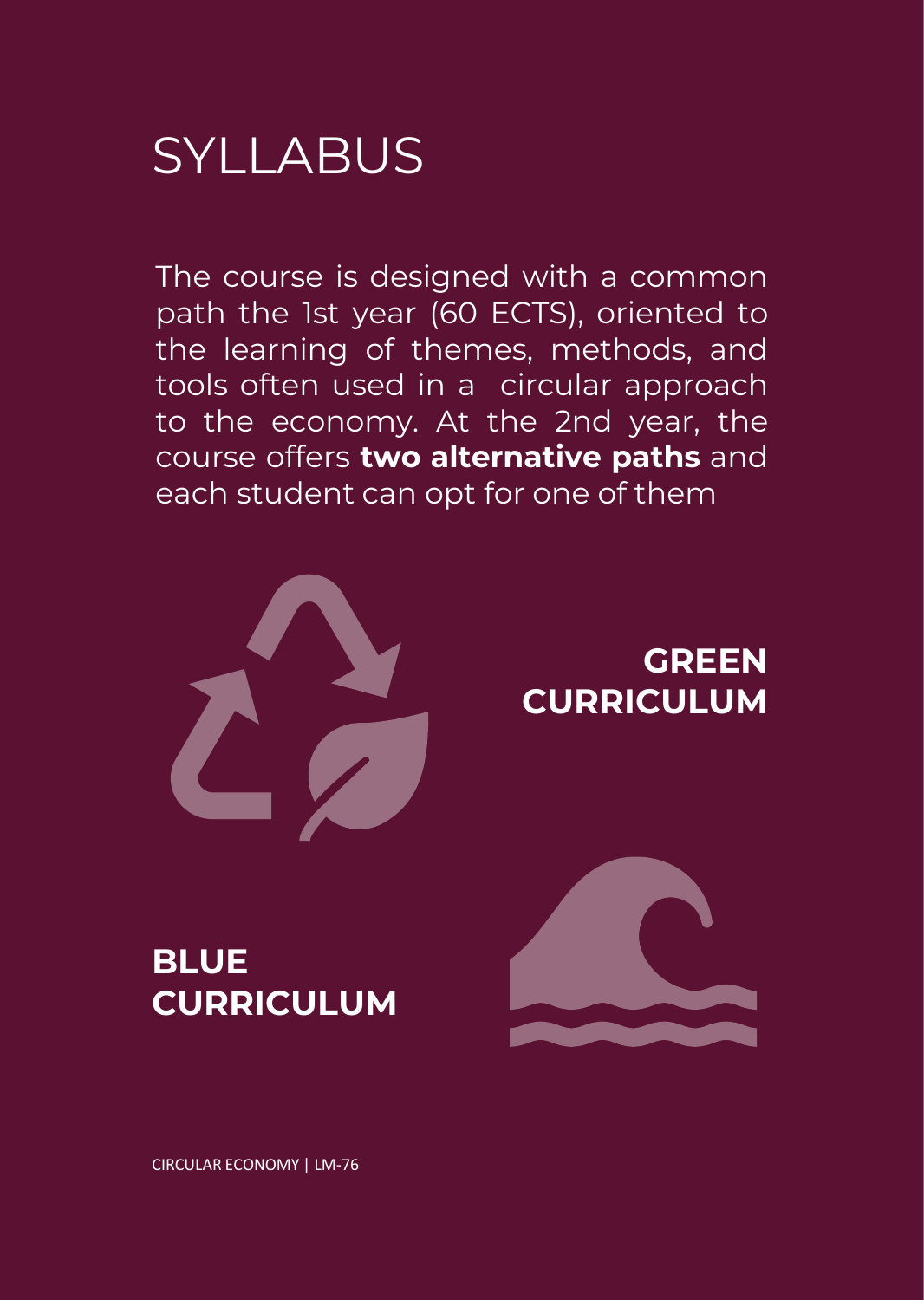# GREEN CURRICULUM

It is focused on industrial production in a **circular vision**, where each process is characterized by a **sustainable approach** through the minor use of traditional raw materials, the use of new forms of energy, recovery, and recycling, the use of natural substances and reuse of waste from other sectors, and it is therefore called the "green economy".

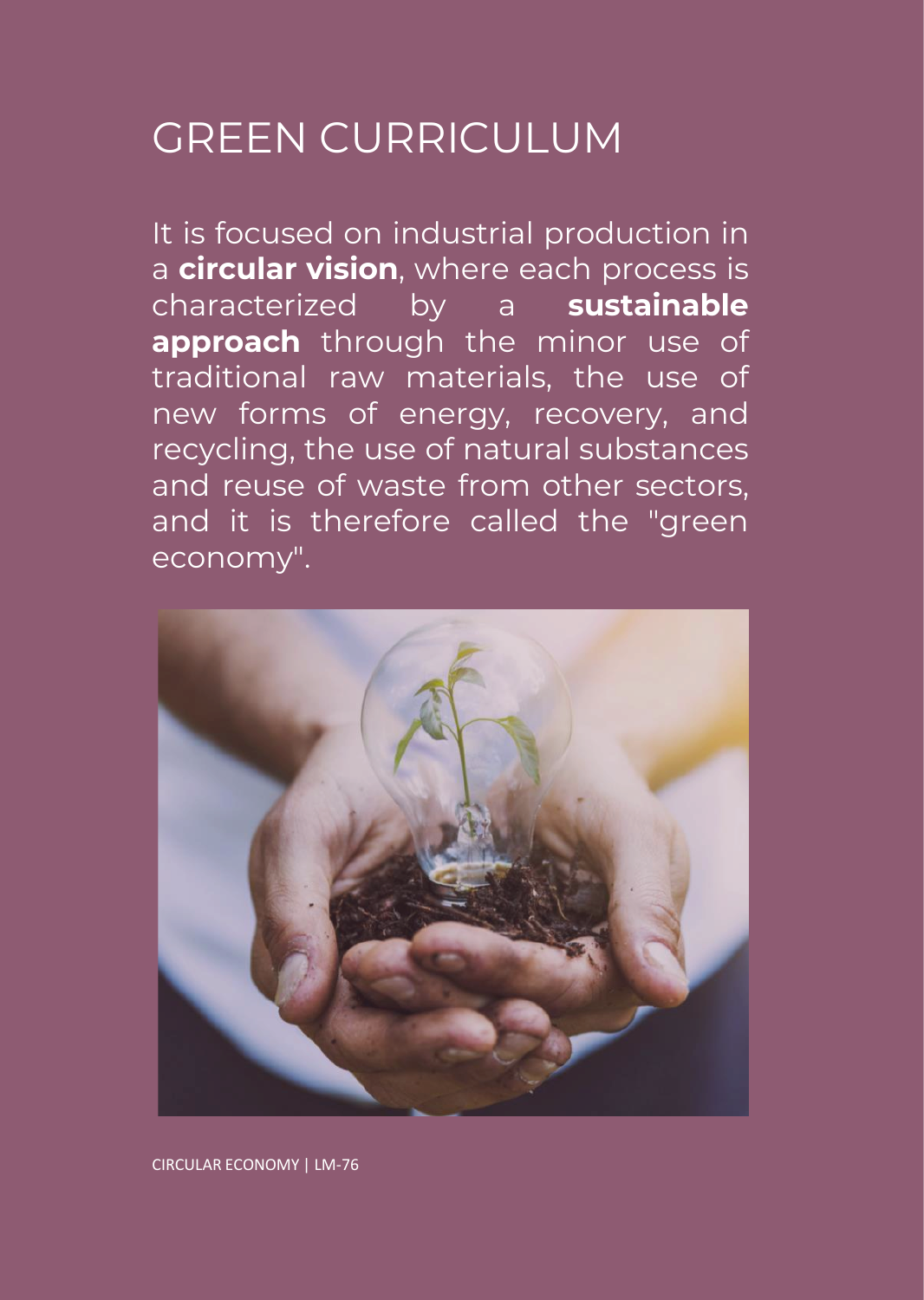# BLUE CURRICULUM

This path is oriented towards a circular approach to the economy of the sea, in all its forms, tourism, nature, logistics, trade, and therefore called the **blue economy**

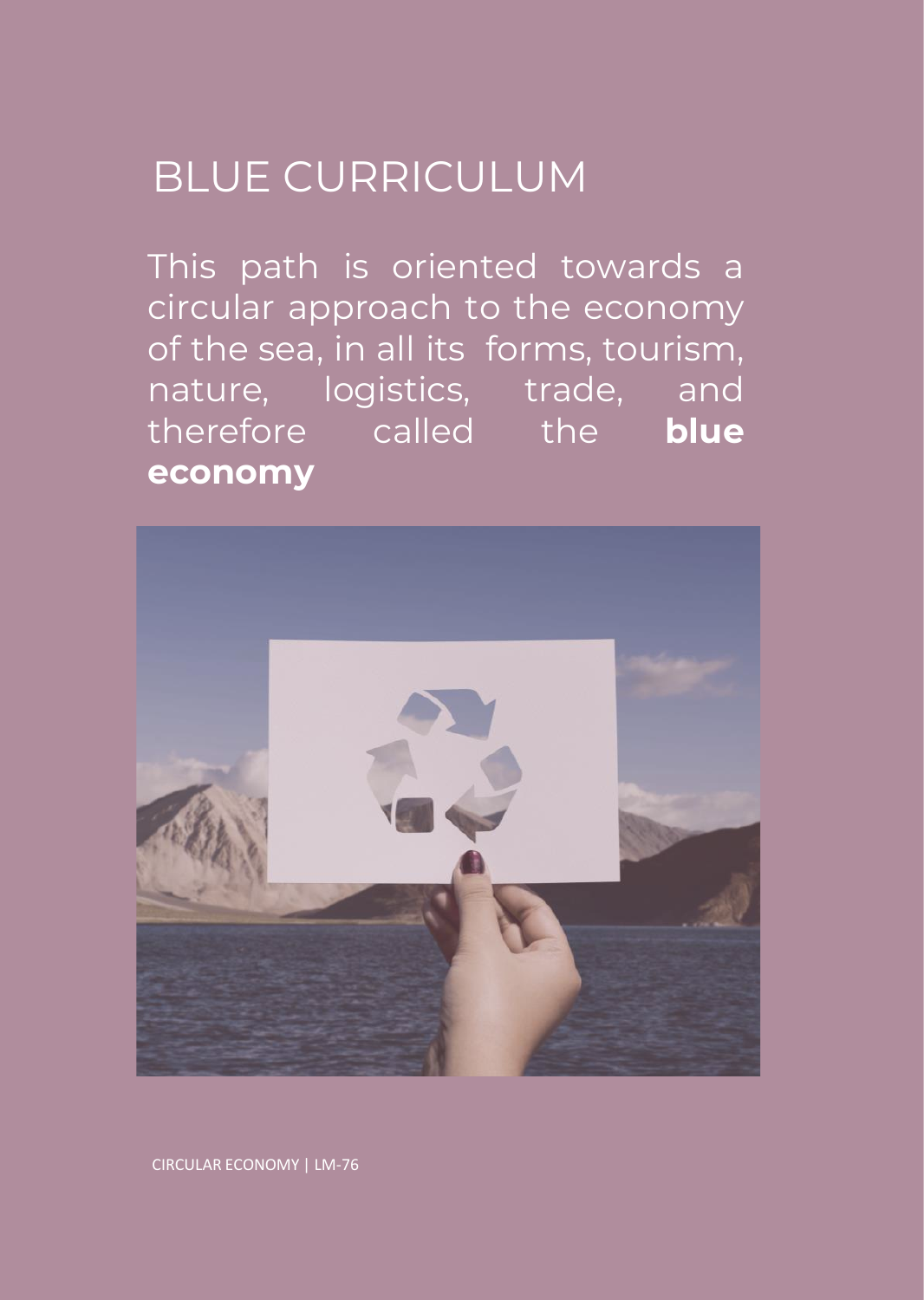

## Common path

Consumer behaviour in the Circular Economy Technology and Innovation for a Circular Economy Political Economics of Natural Resources and Environment Micro and Macro Economics of the Circular Economy Econometric perpsectives on circular economy Bioeconomy and Agri-food System History of sustainable economics and development Design for Circular Economy

## Green Curriculum Blue Curriculum

#### Environmental Law

Corporate Social and Environmental Responsibility

Resources, Waste and Environmental Management

Sustainable Agriculture and Waste reuse

#### Green Chemistry

Energy and Environmental Sustainability of Products and Processes

Environmental Law  $-2$ modues

International Law of the Sea

Marketing for Maritime Activities

Management of Port **Activities** 

Management of Tourism Sustainable **Organizations**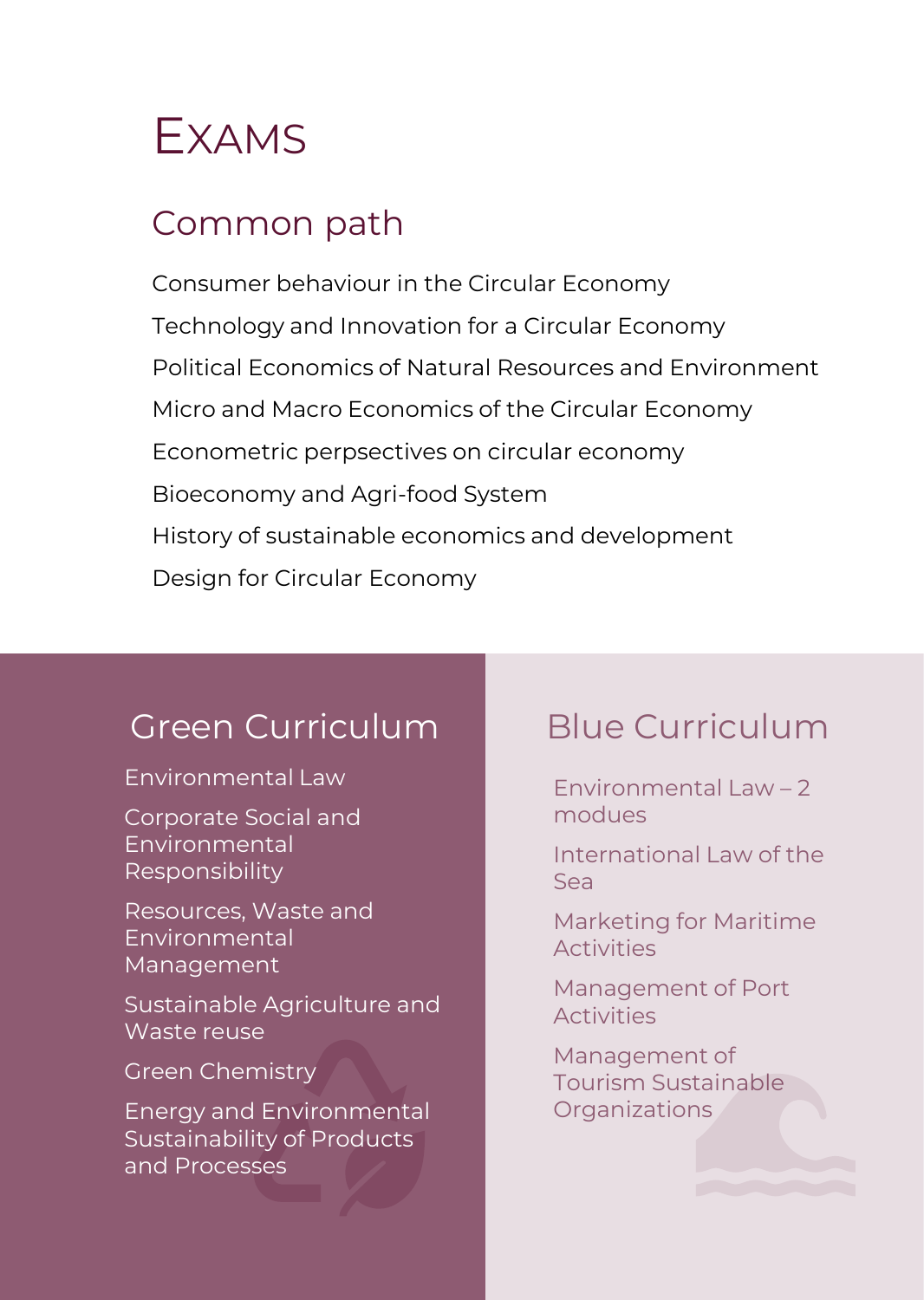# REQUIREMENTS

The enrollment in the Master's degree course in Circular Economy requires a Bachelor's degree in the classes L-18 Business Economics or L-33 Economics Sciences.

Alternatively, enrollment is possible through the possession of other Italian or non-Italian, recognized, Bachelor's degrees. In this case, students must have acquired 48 ECTS equal to a number of single courses that are present in basic or characterizing academic disciplines of the classes of L-18 Business Economics and /or L-33 Economics Sciences and in the single academic disciplines of MAT/01 – MAT/09 (Mathematics), INF/01, ING-INF/05 (information science), ING-IND/17 (Industrial mechanical plants), ING-IND/35 (Business and management engineering).

Students with **curriculum gaps** can attend single courses offered by the University of Tuscia through a specific enrollment.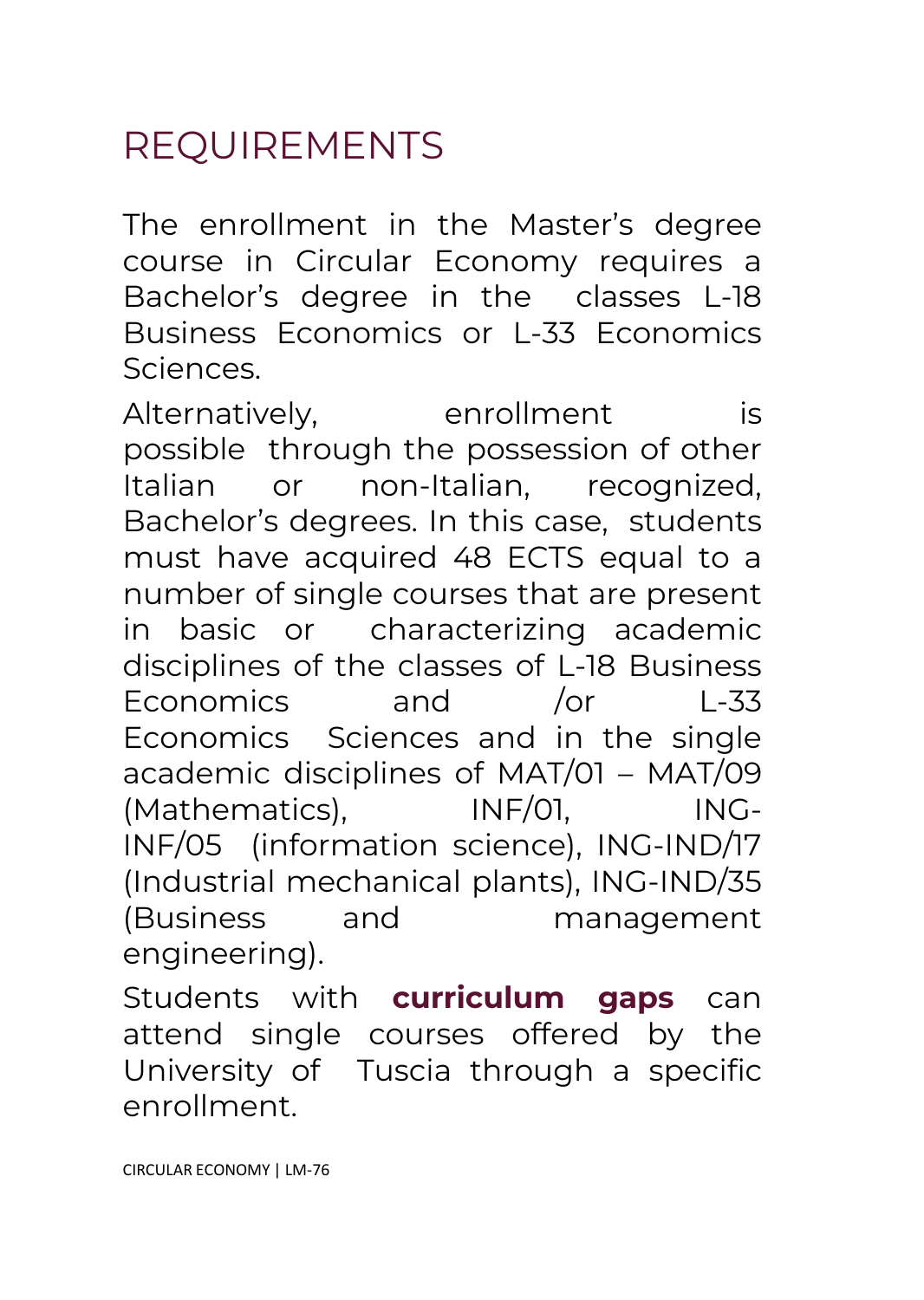# UNIVERSITY OF TUSCIA, CIVITAVECCHIA CAMPUS - ITALY

Combining world-class academic excellence with a special approach to education and social responsibility, The Civitavecchia Campus is much more than a University Center; it is a **multidisciplinary environment** that encourages forwardthinking and facilitates significant achievements.

The center is located at **Civitavecchia**, a continuously growing body of over 500 students and four different tracks, both on Biological science and Economics and Management, and will always be a pioneering academic powerhouse.

At Civitavecchia Campus, the Circular Economy studies goes way beyond the academic framework; it is a way of thinking, analyzing and solving fundamental questions that designs the way people live their lives. Driven by a vision of outstanding education and social responsibility, the Campus is committed to the pursuit of excellence, innovation, and promoting all communities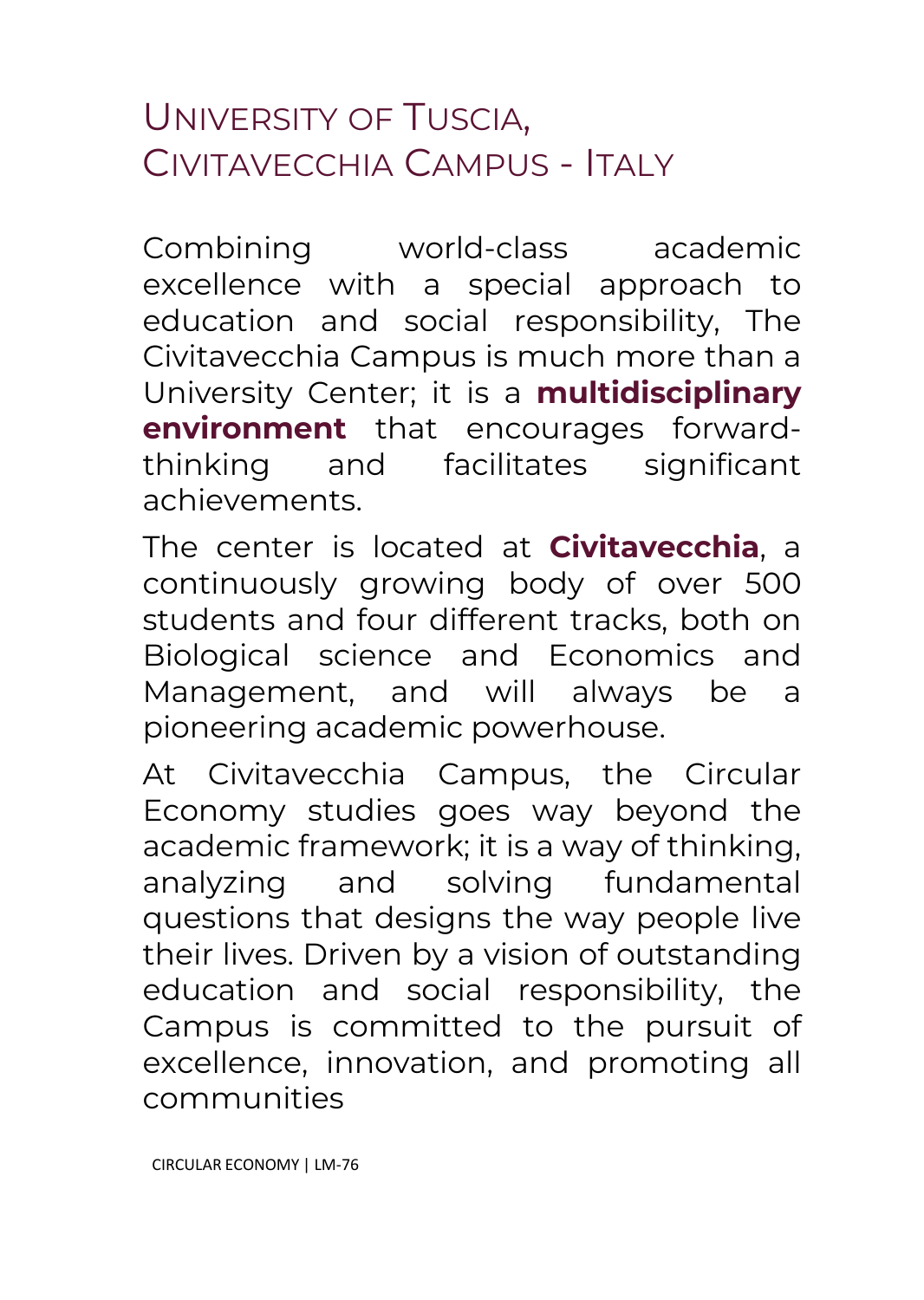## WHY UNIVERSITY OF TUSCIA?

The University of Tuscia (UNITUS) is located in the historical centre of Viterbo, a beautiful medieval city between Rome and Florence, where history and nature meet to create fascinating landscapes, close to the Mediterranean Sea, the Vico and Bolsena lakes and the biggest Italian airport (Rome Fiumicino). The University of Tuscia is made by six Departments, which offer to 9.000 students more than 30 undergraduate and master's degree programmes, as well as 7 PhD programmes.